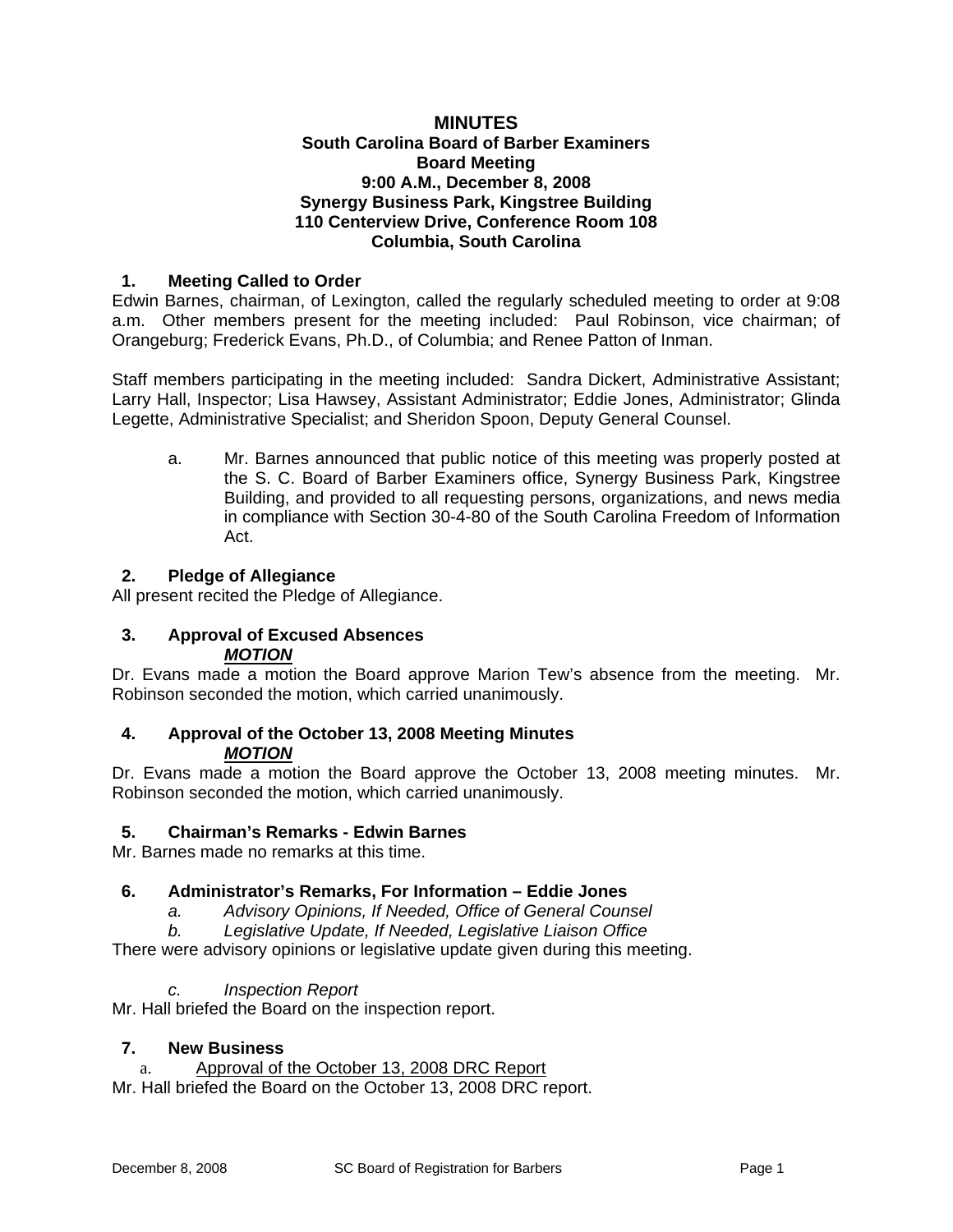## *MOTION*

Mr. Robinson made a motion the Board accept the DRC report and the inspection report as presented. Mrs. Patton seconded the motion, which carried unanimously.

# b. Review/Approval of Applications for Examination and Licensure

*i. Delquaris N. Douglas* 

On November 3, 2008 the Board received a registered barber application for examination and licensure from Delquaris Douglas. Mr. Douglas answered yes to the question asking, "Have you been found quilty or entered a plea of nolo contendere for any crime in this or any other state?" Mr. Douglas' criminal history report shows a felony arrest and conviction involving Schedule I, II, and III substances. Staff notified Mr. Douglas by letter dated November 6, 2008 that the Board would review his application during this meeting and stated he was required to appear at this meeting to answer questions from the Board.

Delquaris N. Douglas did not appear during this meeting.

## *ii. Stacy B. Hartzog*

On October 15, 2008 the Board received a master hair care application for examination and licensure from Stacy Hartzog. Mr. Hartzog answered yes to the question asking, "Have you been found quilty or entered a plea of nolo contendere for any crime in this or any other state?" Mr. Hartzog's criminal history report shows an arrest and conviction involving an unlawful possession of a pistol. Staff notified Mr. Hartzog by letter dated October 29, 2008 that the Board would review his application during this meeting and stated he was required to appear at this meeting to answer questions from the Board.

Stacy B. Hartzog did not appear during this meeting.

## *iii. Glen A. Johnson*

On October 27, 2008 the Board received a barber instructor application for examination and licensure from Glen A. Johnson. Mr. Johnson answered yes to the question asking, "Have you been found quilty or entered a plea of nolo contendere for any crime in this or any other state?" Mr. Johnson's criminal history report shows a felony arrest and conviction involving forgery, an arrest and conviction involving burglary, among other mattes. Staff notified Mr. Johnson by letter dated November 20, 2008 that the Board would review his application during this meeting and stated he was required to appear at this meeting to answer questions from the Board.

Glen A. Johnson did not appear during this meeting.

## *iv. Kenyetta G. Lebby*

Kenyetta Lebby has submitted a registered barber application for examination and licensure. He answered yes to the question asking "Have you been found guilty or entered a plea of nolo contendere for any crime in this or any other state?" Mr. Lebby's criminal history report reflect arrests and convictions. Staff notified Mr. Lebby by letter dated December 1, 2008 that the Board would review his application during the December 8, 2008 meeting and stated he was required to appear at the meeting to answer questions from the members.

Mr. Lebby is currently serving five-year probation and has approximately three and one-half years remaining on his probation. His probation requires him to stay out of trouble and to undergo a drug screening every month, of which all have been negative. He attended barber school in 1997 and took the examination; however, he did not successfully pass the exam. He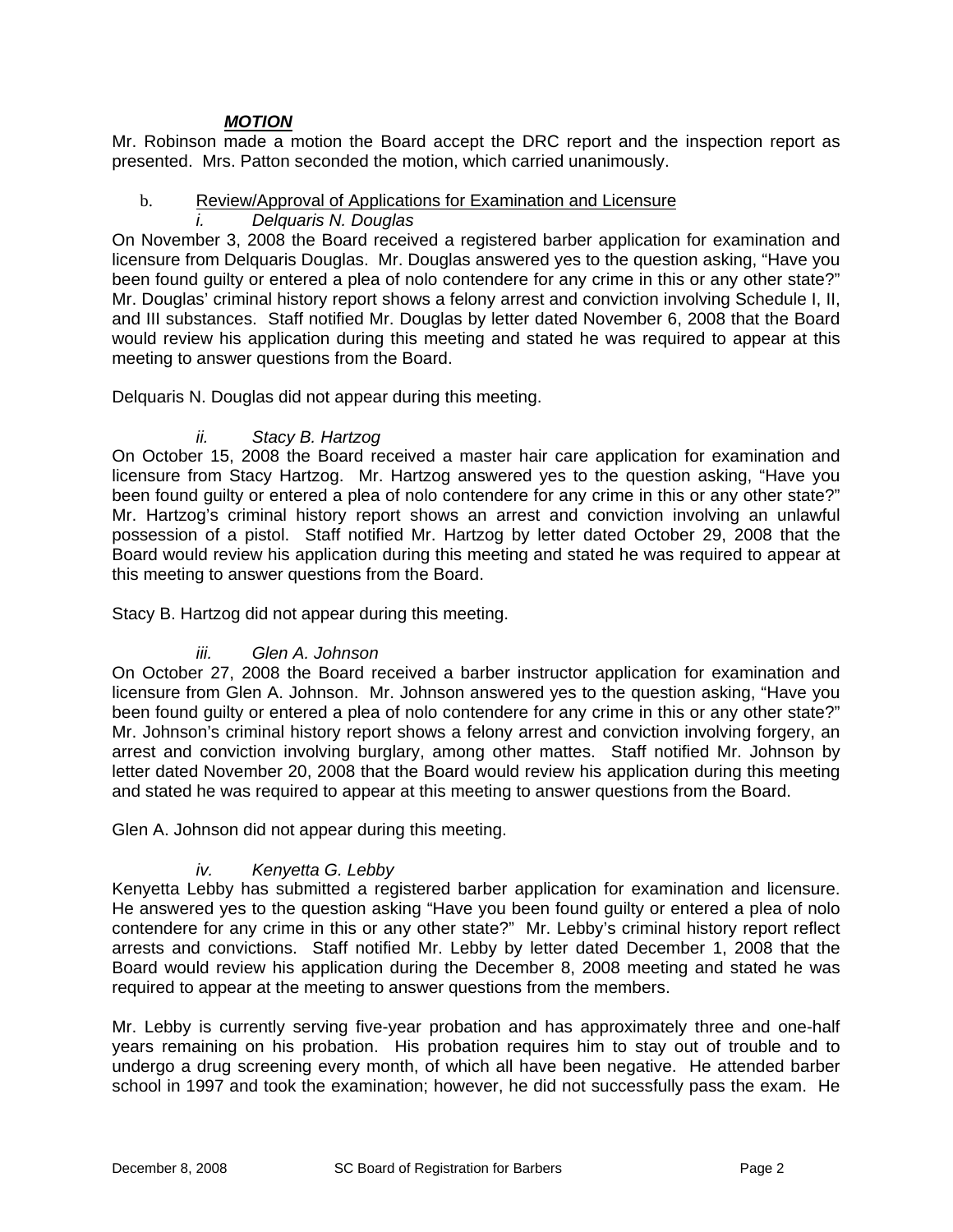has not undergone further training since 1997. Should the Board grant licensure he would work at Tolliver's Barbershop. None of the violations occurred in or near a barbershop.

### *MOTION*

Mr. Robinson made a motion the Board allow Mr. Lebby to take the exam, upon successful completion, he be granted licensure which is to be placed on probation to run concurrent with the three and one-half years remaining on the court's probation, and he must submit a SLED report to the Board annually at his own expense. Dr. Robinson seconded the motion, which carried unanimously.

### *v. Kevin L. Pearson*

On November 3, 2008 the Board received a registered barber application for examination and licensure from Kevin Pearson. Mr. Pearson answered yes to the question asking, "Have you been found guilty or entered a plea of nolo contendere for any crime in this or any other state?" Mr. Pearson's criminal history report shows felony arrests and convictions. Staff notified Mr. Pearson by letter dated November 7, 2008 that the Board would review his application during this meeting and stated he was required to appear at this meeting to answer questions from the Board.

Mr. Pearson did not appear during this meeting.

### *vi. Antonio Rivers*

On November 18, 2008 the Board received a registered barber application for examination and licensure from Antonio Rivers. Mr. Rivers answered yes to the question asking, "Have you been found guilty or entered a plea of nolo contendere for any crime in this or any other state?" Mr. Rivers' criminal history report shows arrests and convictions involving illegal drugs. Staff notified Mr. Rivers by letter dated November 19, 2008 that the Board would review his application during the December 8, 2008 meeting and stated that he was required to attend the meeting to answer questions from the members.

Mr. Rivers completed his barber training as an OJT student in 1994 or 1995. He worked odd jobs during difficult times. He went on to say none of the incidents took place in or near a barbershop. He is not currently on probation or parole. If granted a license he would be employed with K & K Kustom Kutz in Charleston.

Staff's records indicate Mr. Rivers was initially licensed as a registered barber in July 2000 and that his license expired on June 30, 2002.

## *MOTION*

Mr. Robinson made a motion that Antonio Rivers be allowed to take the exam, and upon successful completion, he be granted a license, which is to be placed on probation for one year, after which he is to provide the Board with a SLED report at his own expense. Dr. Evans seconded the motion, which carried unanimously.

## c. Approval of Third Student Permit

#### i. *Colin L. Cooley*

On November 25, 2008 the Board received a request for a third student permit from Colin Cooley requesting to meet with the Board. Staff notified Mr. Cooley by letter dated December 1, 2008 that the Board would review his request during the December 8, 2008 meeting and asked that he be present to answer questions from the members.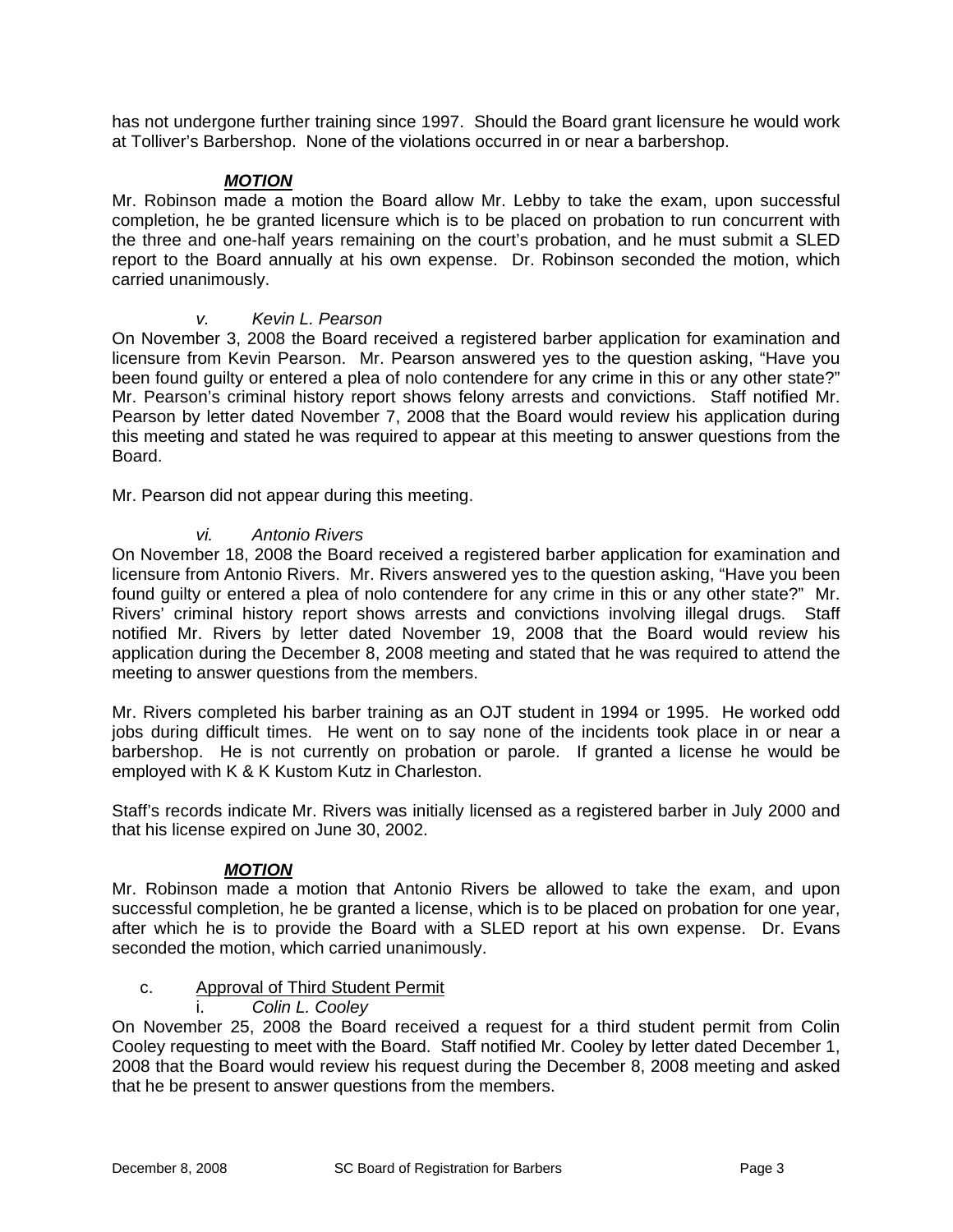Mr. Cooley has approximately 1,100 hours remaining to complete his training. During the time he had his first student permit he was arrested for assault and battery for which he served time in prison. He then obtained a second permit; however, his job did not allow him time to obtain the student hours and he had to quit. His current work schedule allows him to complete his training. He would attend Strictly Business Barber School in Georgetown. He is not currently on probation or parole as he served his entire sentence in prison. He plans to work full time as well as attend school on a full time basis.

## *MOTION*

Dr. Evans made a motion the Board grant Mr. Cooley a third student permit. Mrs. Patton seconded the motion, which carried unanimously.

### *ii. Wanda Lewis*

On November 6, 2008 the Board received an email from Wanda Lewis requesting she be allowed to meet with the Board to seek a third student permit. Staff notified Ms. Lewis by letter dated November 7, 2008 that the Board would review her request during this meeting and asked that she attend to answer questions from the members.

Mrs. Lewis has approximately 800 hours remaining to complete her barber training. She recently lost her job and will complete her barber training on a full time basis.

### *MOTION*

Mr. Robinson made a motion the Board grant Ms. Lewis a third student permit to complete her training. Dr. Evans seconded the motion, which carried unanimously.

### *iii. NaTasha Renee Phillips*

On November 20, 2008 the Board received a letter from NaTasha Renee Phillips seeking the Board's approval to obtain a third student permit. Ms. Phillips' letter states she needs only 68 hours to complete her barber training. The letter also states she began her barber training at B-Unique and transferred to NABS. Staff notified Ms. Phillips by letter dated November 24, 2008 the Board would review her request and asked that she be present to answer questions from the members.

Ms. Phillips did not appear during this meeting.

#### *iv. Mark Ross*

On December 2, 2008 the Board received a request from Mark Ross seeking the Board's approval of a third student permit. Staff notified Mr. Ross by letter dated December 2, 2008 that the Board would review his request during this meeting and asked that he be present to answer questions from the members.

Mr. Ross is unaware of the number of hours he has left to complete his barber training. In 1992 he attended Tolliver's Barber School for approximately one year. In 1995 he trained under Stephanie Quarles at GQ Barbershop as an OJT student for approximately three months; however, he could not continue his OJT training under Ms. Quarles due to financial issues. He will continue with OJT training.

## *MOTION*

Mr. Robinson made a motion the Board extend Mr. Mark Ross a third student permit. Mrs. Patton seconded the motion, which carried unanimously.